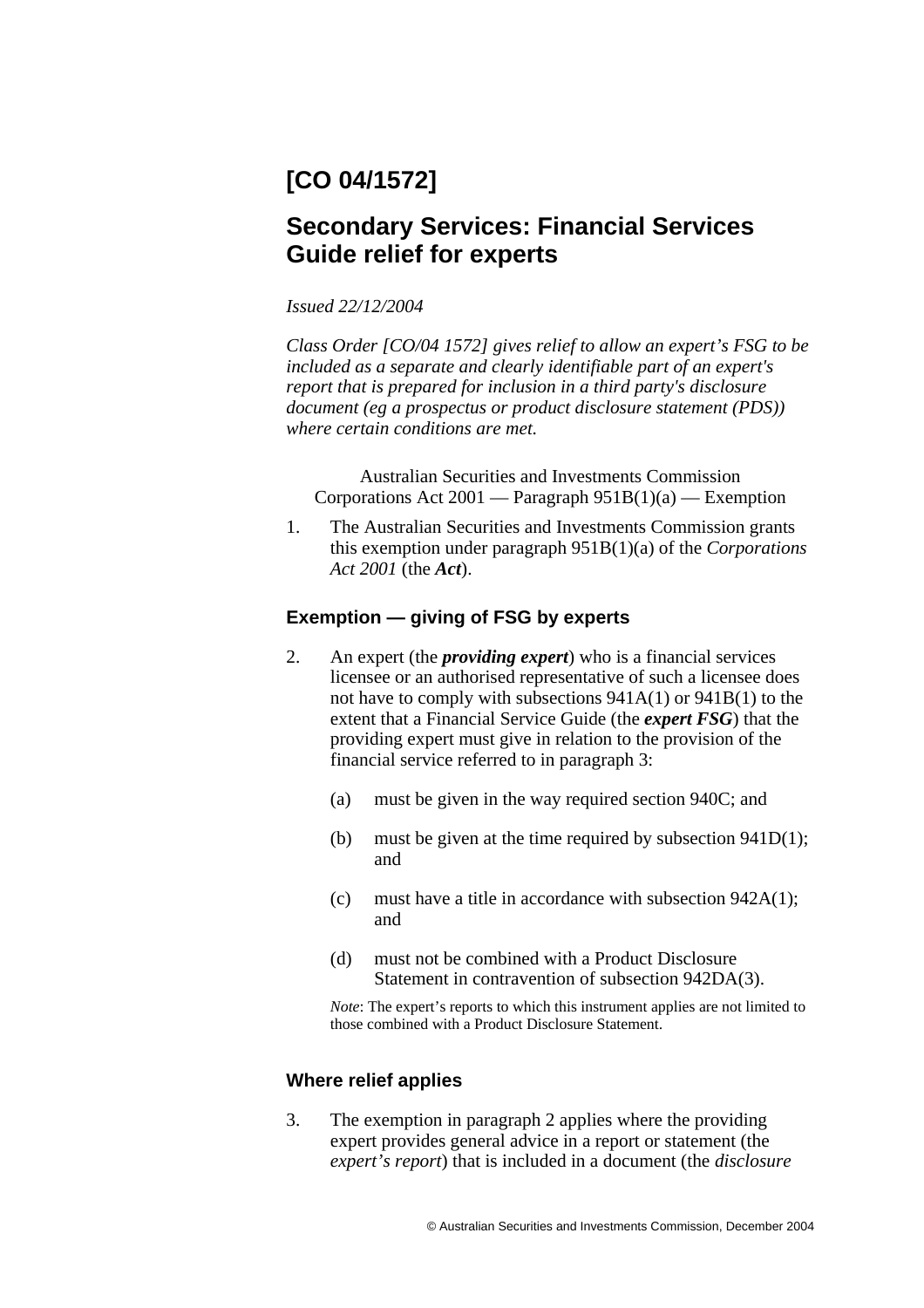*document*) prepared by or on behalf of another person (the *principal*) and all of the following are satisfied:

- (a) the providing expert is not:
	- (i) the person who prepared the disclosure document; or
	- (ii) an employee or director of the principal; and
- (b) the disclosure document clearly and prominently discloses the identities of the:
	- (i) providing expert; and
	- (ii) the person for whom, or on whose behalf, the expert's report was prepared; and
	- (iii) the principal; and
- (c) the disclosure document clearly and prominently discloses the nature of the relationship between the providing expert and:
	- (i) the person for whom, or on whose behalf, the expert's report was prepared; and
	- (ii) the principal; and
- (d) the disclosure document clearly and prominently discloses the liability of the expert in relation to the likely audience of the disclosure document; and
- (e) the expert's report:
	- (i) forms a separate and clearly identifiable part of the disclosure document; and
	- (ii) bears an expression at or near the front of the report that makes it clear that it is both an expert's report and a Financial Services Guide; and
- (f) the expert FSG forms a separate and clearly identifiable part of the expert's report.

## **Interpretation**

- 4. In this instrument:
	- (a) references to provisions are references to provisions of the Act; and
	- (b) *authorised representative* has the meaning given by section 761A: